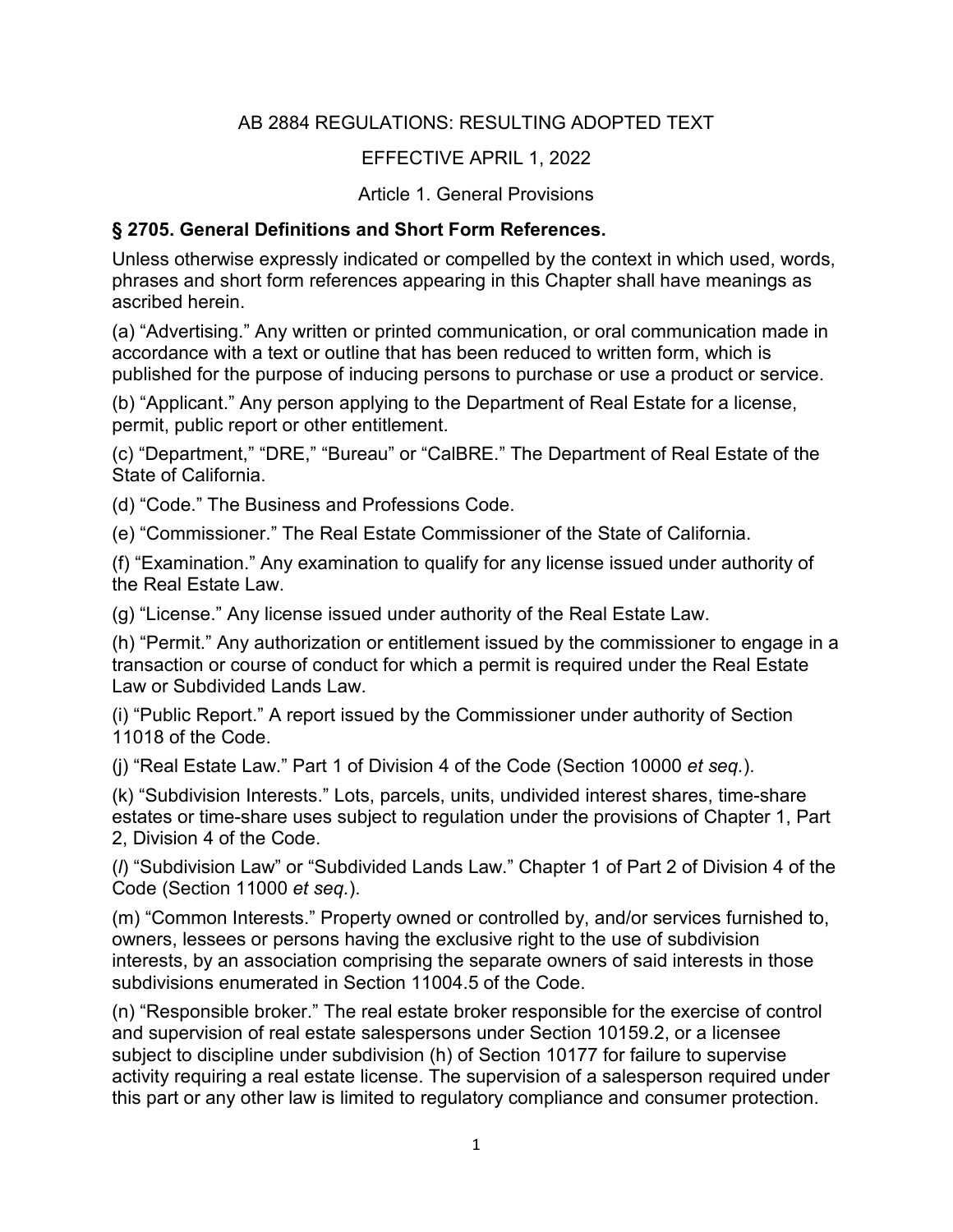(o) "Retain" or "retention." The relationship between a responsible broker and a licensee who is either an independent contractor affiliated with, or an employee of, a broker to perform activities that require a license and are performed under a broker's supervision. However, the word "retain" will also have its common meaning when used outside the context of the relationship between a broker and subsidiary licensee, as when referring to retention of records.

Note: Authority cited: Sections 10080 and 11001, Business and Professions Code. Reference: Sections 10015.1, 10018.01, 10159.2, 10177, and 11000, Business and Professions Code.

Article 4. Brokers

### **§ 2724. Minimum Requirements for Supervision Under Section 10131.01.**

A broker may delegate the responsibility and authority to supervise and control the activities of nonlicensed persons acting under Section 10131.01:

(a) To a real estate broker acting in the capacity of a salesperson to the responsible broker and who has entered into a written agreement relating thereto with the responsible broker.

(b) To a real estate salesperson licensed to the broker if the salesperson has accumulated at least two years full-time experience as a salesperson licensee during the immediately preceding five-year period and has entered into a written agreement with the broker with respect to the delegation of responsibility.

Note: Authority cited: Sections 10080 and 10131.01, Business and Professions Code. Reference: Section 10131.01, Business and Professions Code.

### **§ 2725. Broker Supervision.**

A responsible broker shall exercise reasonable supervision over the activities of their salespersons or broker associates acting in the capacity of a salesperson. Reasonable supervision includes, as appropriate, the establishment of policies, rules, procedures and systems to review, oversee, inspect and manage:

(a) Transactions requiring a real estate license.

(b) Documents which may have a material effect upon the rights or obligations of a party to the transaction.

(c) Filing, storage and maintenance of such documents.

(d) The handling of trust funds.

(e) Advertising of any service for which a license is required.

(f) Familiarizing salespersons with the requirements of federal and state laws relating to the prohibition of discrimination.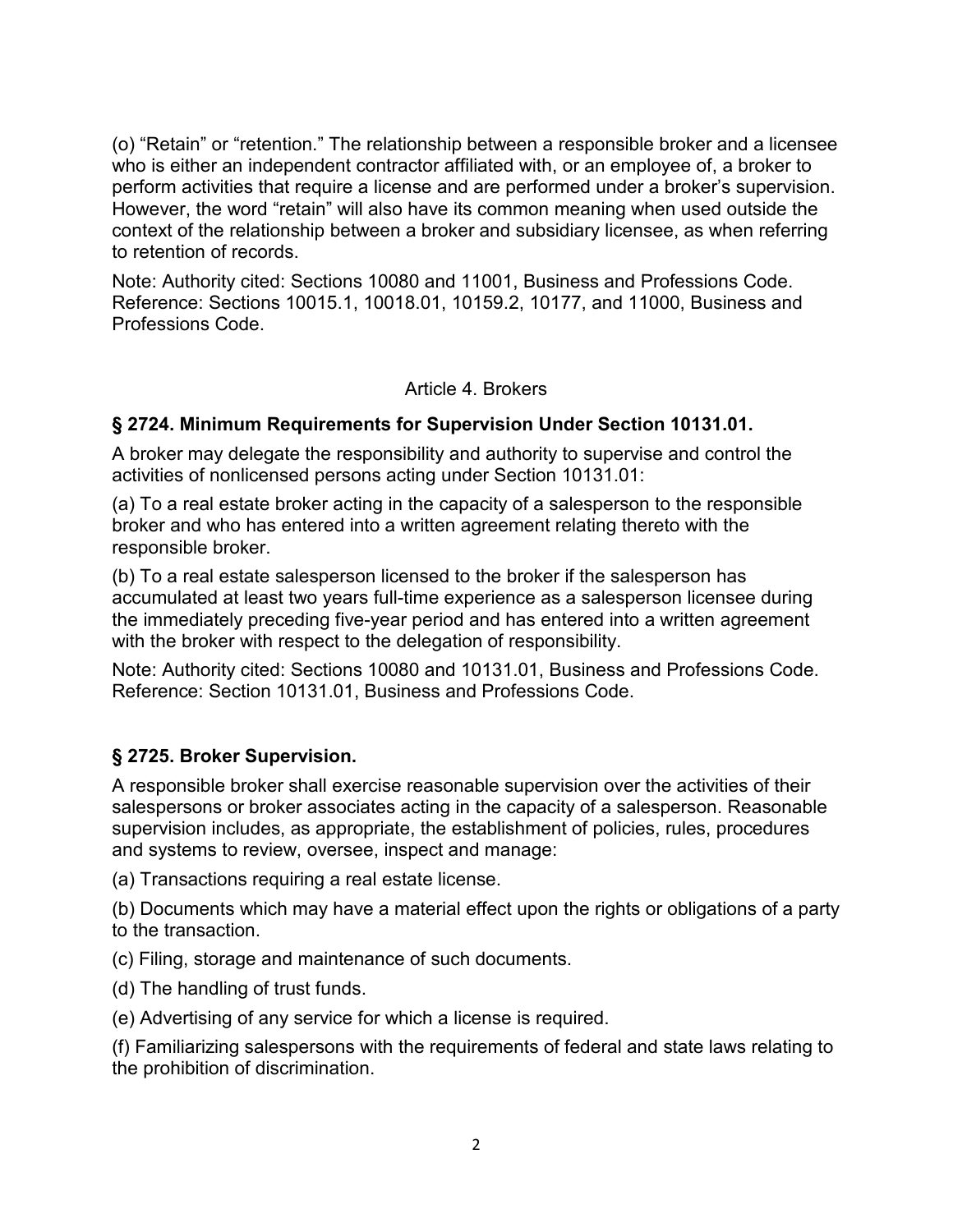(g) Regular and consistent reports of licensed activities of salespersons or broker associates acting in the capacity of a salesperson.

The form and extent of such policies, rules, procedures and systems shall take into consideration the number of salespersons or broker associates acting in the capacity of a salesperson retained and the number and location of branch offices.

A responsible broker shall establish a system for monitoring compliance with such policies, rules, procedures and systems. A responsible broker may use the services of associate brokers and salespersons to assist in administering the provisions of this section so long as the responsible broker does not relinquish overall responsibility for supervision of the acts of salespersons or broker associates acting in the capacity of a salesperson retained by the responsible broker.

Note: Authority cited: Sections 10080 and 10170.4, Business and Professions Code. Reference: Section 10177(h), Business and Professions Code.

# **§ 2725.5. Broker Responsibility Regarding Debarred Persons.**

Business and Professions Code Section 10087 authorizes the Commissioner to debar licensed or unlicensed persons from any position of employment with, or management or control of, a real estate business. Such debarred persons are further prohibited by Section 10087 from participating in any business activity of a real estate salesperson or a real estate broker and from engaging in any real estate-related business activity on the premises where a real estate salesperson or real estate broker is conducting business.

A responsible broker is responsible for screening the broker's retained staff and employees, both licensed and unlicensed, for compliance with Section 10087. A responsible broker is responsible for screening regular business associates engaging in any real estate-related business activity on the responsible broker's premises, for compliance with Section 10087. Such broker responsibility includes, but is not limited to, quarterly review of the Department's online listing of debarred persons and of the listing of disciplinary actions published in the Department's quarterly bulletin. A responsible broker who becomes aware of violations of Section 10087 is responsible for reporting such violations to the Department.

Note: Authority cited: Section 10080, Business and Professions Code. Reference: Section 10087, Business and Professions Code.

# **§ 2729. Record Retention.**

(a) A real estate broker may use electronic image storage media to retain and store copies of all listings, deposit receipts, canceled checks, trust records and other documents executed by the broker or obtained by the broker in connection with any transaction for which a real estate broker license is required, provided the following requirements are satisfied:

(1) The electronic image storage shall be nonerasable "write once, read many" ("WORM") that does not allow changes to the stored document or record.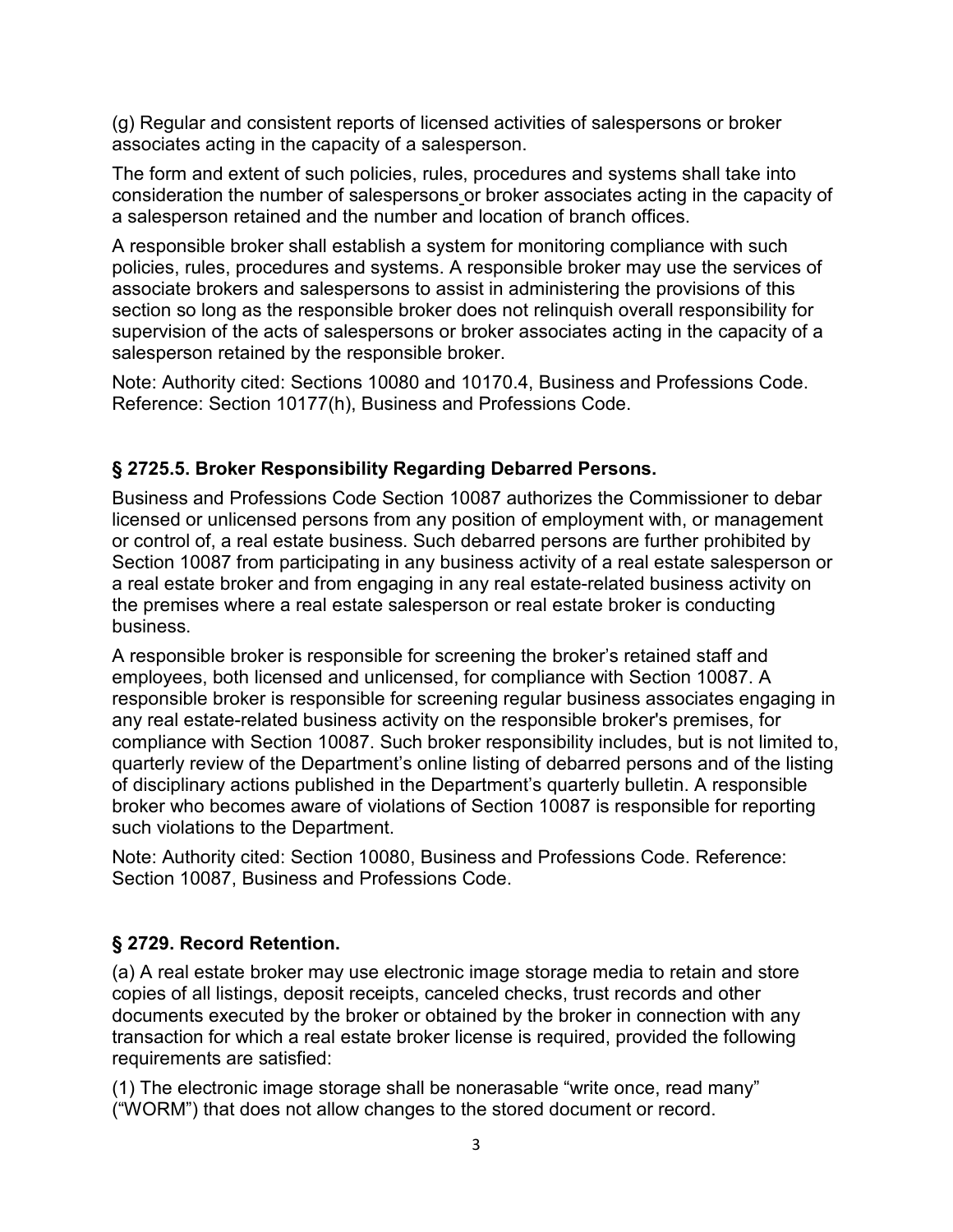(2) The stored document or record is made or preserved as part of and in the regular course of business.

(3) The original record from which the stored document or record was copied was made or prepared by the broker or the broker's retained staff or employees at or near the time of the act, condition or event reflected in the record.

(4) The custodian of the record is able to identify the stored document or record, the mode of its preparation, and the mode of storing it on the electronic image storage.

(5) The electronic image storage system contains a reliable indexing system that provides ready access to a desired document or record, appropriate quality control of the storage process to ensure the quality of imaged documents or records, and date ordered arrangement of stored documents or records to assure a consistent and logical flow of paperwork to preclude unnecessary search time.

(6) Records copied and stored under this section shall be retained for three years pursuant to Section 10148 of the Code.

(b) A broker will maintain at the broker's office a means of viewing copies of documents or records stored pursuant to this section. A broker shall provide, at the broker's expense, a paper copy of any document or record requested by the Department.

Note: Authority cited: Section 10080, Business and Professions Code. Reference: Section 10148, Business and Professions Code.

#### Article 7. Salespersons

### **§ 2752. Notice of Change of Responsible Broker.**

(a) Whenever a real estate salesperson or real estate broker is retained by a responsible broker, the responsible broker shall notify the Commissioner of that fact within five days. This notification shall be given on a form prepared by the Department and shall be signed by the responsible broker and the salesperson or broker retained to act as a salesperson. The form of notification shall provide for the furnishing of at least the following information:

(1) Name and business address of the responsible broker.

(2) Mailing address of the salesperson or broker acting as a salesperson, if different from the responsible broker's business address.

(3) Date when the salesperson or broker acting as a salesperson entered a written retention agreement with the responsible broker.

(4) Certification by the salesperson that he or she has complied with the provisions of Section 10161.8(d) of the Business and Professions Code.

(5) When a salesperson is entering a retention agreement, the name and business address of the real estate broker to whom the salesperson was last licensed and the date of termination of that relationship.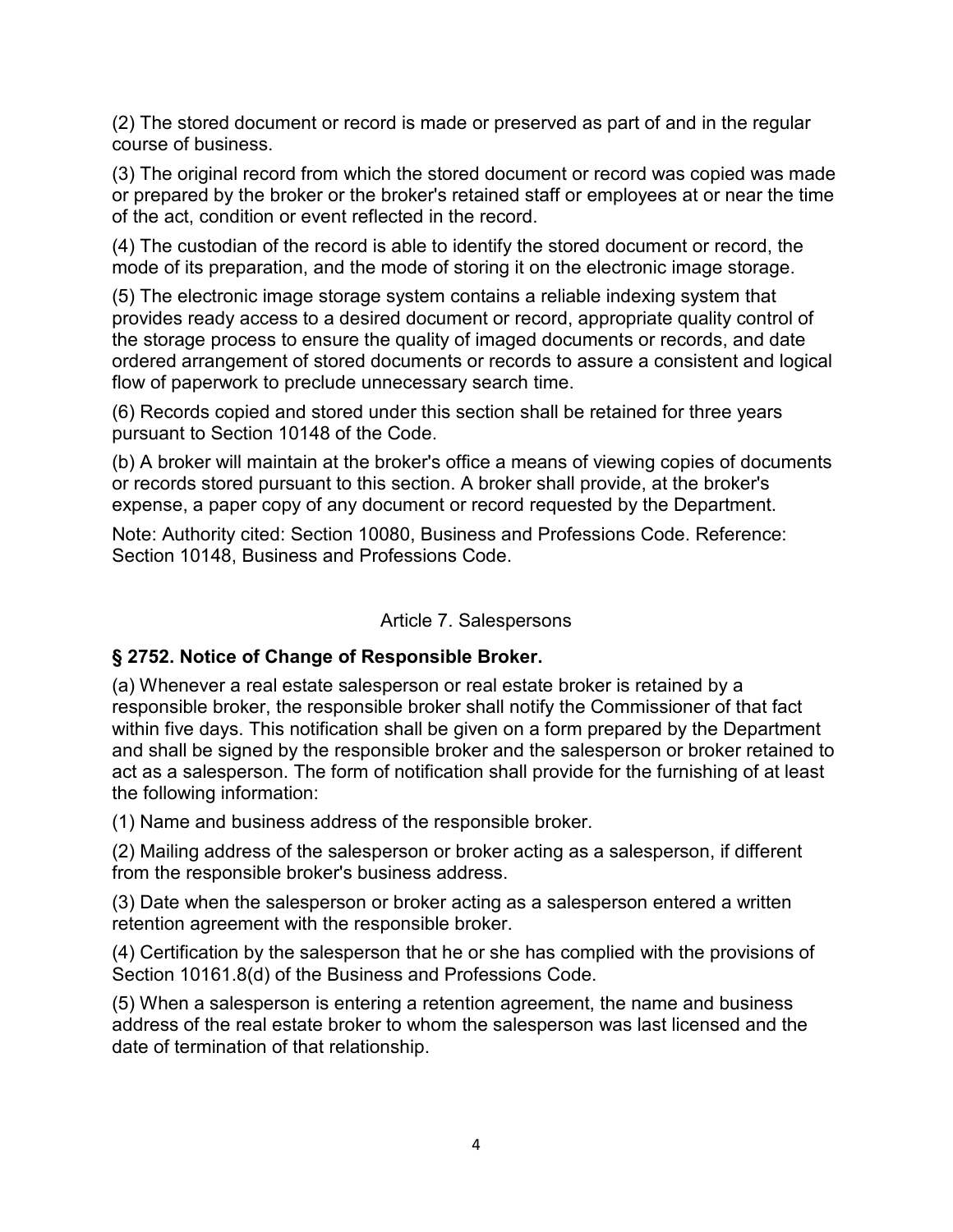(6) When a salesperson is entering a retention agreement, certification by the salesperson that the predecessor responsible broker has notice of the termination of the prior relationship.

As an acceptable alternative to (5) and (6) above, the form may be utilized by the predecessor responsible broker to give notice of the termination of the broker/salesperson contract relationship as required by Section 10161.8(b) of the Business and Professions Code if this notice is mailed to the Commissioner not more than ten days following such termination.

(b) A responsible broker that is involved in a contract to retain another broker to act in the capacity of a salesperson must give notice of the termination of that broker/broker contract relationship as required by Section 10161.8(b) of the Business and Professions Code by mailing such notice to the Commissioner not more than ten days following such termination.

Note: Authority cited: Section 10080, Business and Professions Code. Reference: Section 10161.8, Business and Professions Code.

# **§ 2753. Retention of Salesperson's License Certificate.**

*[Section 2753 repealed by this adopted proposal.]*

# **§ 2756. Salesperson Performance of Mortgage Loan Origination.**

A salesperson must obtain and be maintaining a mortgage loan originator license endorsement and be retained by a licensed real estate broker who has obtained and is maintaining a mortgage loan originator license endorsement to perform acts for which a mortgage loan originator license endorsement is required.

Note: Authority cited: Sections 10080 and 10166.17, Business and Professions Code. Reference: Sections 10132, 10166.01(b), 10166.02, 10166.07(a), 10166.11(a), 10166.11(b) and 10166.12(a), Business and Professions Code.

Article 7.5. Mortgage Loan Originator License Endorsement

### **§ 2758.5. Application, Electronic Signature, and License Changes.**

(a) An application to obtain a mortgage loan originator license endorsement or to change licensing information on an existing mortgage loan originator license endorsement must be filed using the procedures and electronic system maintained by the Nationwide Mortgage Licensing System and Registry. An applicant shall sign and attest to the information provided in the application through the electronic signature function of the system.

(b) A real estate licensee who has been issued a license endorsement is required to maintain the same current license information on file with the Department and with the Nationwide Mortgage Licensing System and Registry, including licensee name, licensee main office and mailing address. License information regarding a licensee's fictitious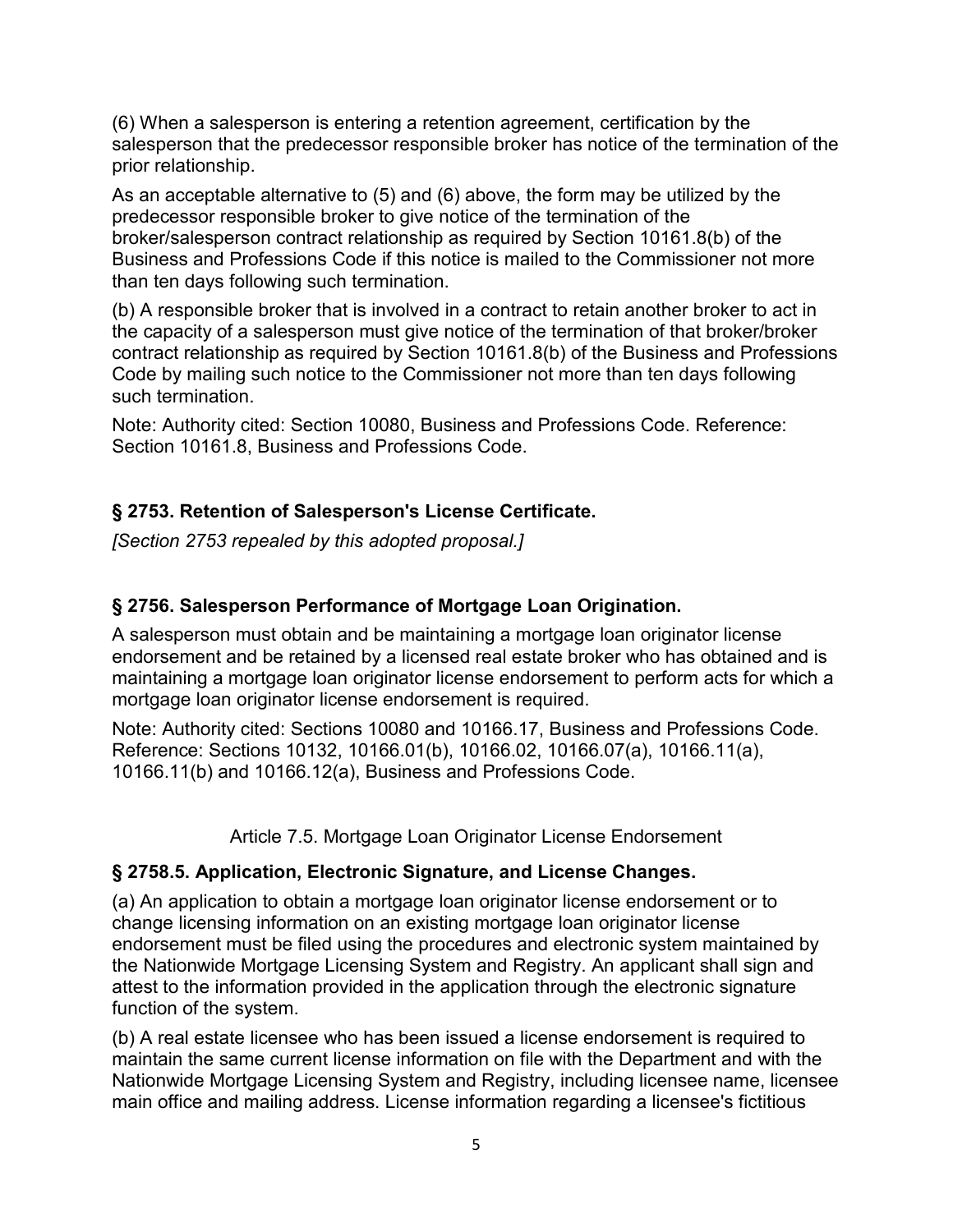business names and branch office locations that are used for mortgage loan origination activities must also be provided contemporaneously by the licensee to both the Department and Nationwide Mortgage Licensing System and Registry.

(c) Where a licensed real estate salesperson acts as a mortgage loan originator and holds a mortgage loan originator license endorsement, notice of retention or retention change for that salesperson that is required to be submitted to the Department under the provisions of the Real Estate Law and the Regulations of the Commissioner must also be filed electronically using the Nationwide Mortgage Licensing System and Registry.

(d) Brokers who retain broker associates to conduct mortgage loan originator activities must provide employment sponsorship information to the Nationwide Mortgage Licensing System and Registry within five (5) days of the commencement of employment. Termination of a broker/broker associate retention relationship must be reported to the Nationwide Mortgage Licensing System and Registry within five (5) days of the termination.

Note: Authority cited: Sections 10080 and 10166.17, Business and Professions Code. Reference: Sections 10150(d), 10151(e) and 10161.8, Business and Professions Code.

Article 18. Contracts, Writings and Other Documents

#### **§ 2903. Disclosure By Person or Entity Acting in a Transaction as Both Agent in a Sale, Lease, or Exchange and as an Arranger of Financing.**

When a corporate real estate broker, individual real estate broker, or real estate broker or salesperson retained by a corporate or individual real estate broker (hereinafter each of the foregoing licensees will be referred to as "Real Estate Licensee") who is acting as an agent in connection with a sale, lease or exchange of real property undertakes to arrange financing with respect to the transaction, or where a Real Estate Licensee who is arranging financing in connection with a sale, lease or exchange of real property undertakes to act as a real estate agent with respect to the transaction, the Real Estate Licensee shall, within twenty-four (24) hours of the undertaking (through which the Real Estate Licensee will have dual roles as a real estate agent and an arranger of financing), make a written disclosure of those roles to all parties to the sale, lease, or exchange, and any related loan or financing transaction. Where the Real Estate Licensee is a real estate salesperson retained by a corporate or individual real estate broker, the written disclosure must be made by the real estate broker who retains the salesperson. The written disclosure made by the Real Estate Licensee shall include an acknowledgement of receipt, which acknowledgment must be signed by all parties to the transaction.

Note: Authority cited: Section 10080, Business and Professions Code. Reference: Section 10177.6, Business and Professions Code.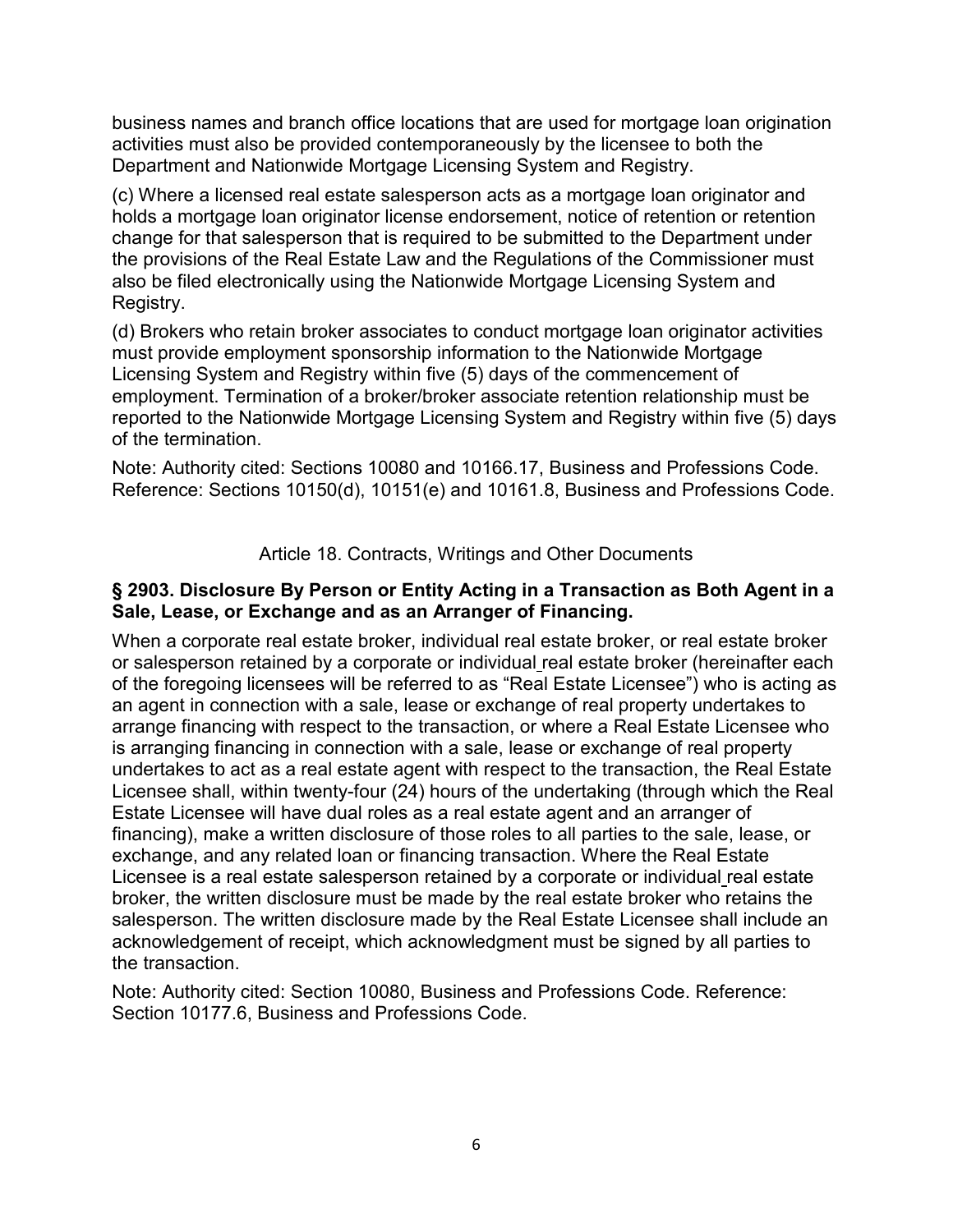### **§ 2905. Pest Control Documentation.**

In a real estate transaction subject to the provisions of Section 1099 of the Civil Code, the real estate broker acting as agent for the seller in the transaction shall effect delivery of the inspection report, certification and the notice of work completed, if any, to the buyer in accordance with said section.

If more than one real estate broker licensee is acting as an agent of the seller in the transaction, the broker who has obtained the offer made by the buyer shall effect delivery of the required documents to the buyer unless the seller has given written directions to another real estate broker licensee acting as agent of the seller in the transaction to effect delivery.

If the agent cannot obtain the required documents to deliver to the buyer and does not have written assurance from the buyer that all of said documents have been received, the agent shall advise the buyer in writing of the buyer's rights under Section 1099.

The broker shall maintain a record of the action taken to effect compliance with this regulation in accordance with Section 10148 of the Business and Professions Code.

Note: Authority cited: Sections 10080 and 10131.6, Business and Professions Code. Reference: Section 10148, Business and Professions Code.

Article 21. Advance Fee Agreements

### **§ 2970. Advance Fee Materials.**

(a) A person who proposes to collect an advance fee as defined in Section 10026 in the Code shall submit to the Commissioner not less than ten calendar days before publication or other use, all materials to be used in advertising, promoting, soliciting and negotiating an agreement calling for the payment of an advance fee including the form of advance fee agreement proposed for use.

(b) Material used in advertising, promoting, soliciting and negotiating an advance fee agreement shall not be approved if it:

(1) Includes any representation which is false, misleading or deceptive.

(2) Does not set forth a specific, complete description of the services to be rendered for the advance fee.

(3) Does not set forth the total amount of the advance fee along with the date on which the fee shall become due and payable.

(4) Contains any provision which purports to relieve or exempt the person collecting the advance fee from an obligation to fulfill verbal commitments and representations made by retained broker associates, retained salespersons, employees and agents of the person contracting for the advance fee.

(5) Contains any provision which purports to give a guarantee that the real property or business opportunity in question will be purchased, leased or exchanged or that a loan secured by real property will be obtained as a result of the services rendered by the person collecting the advance fee.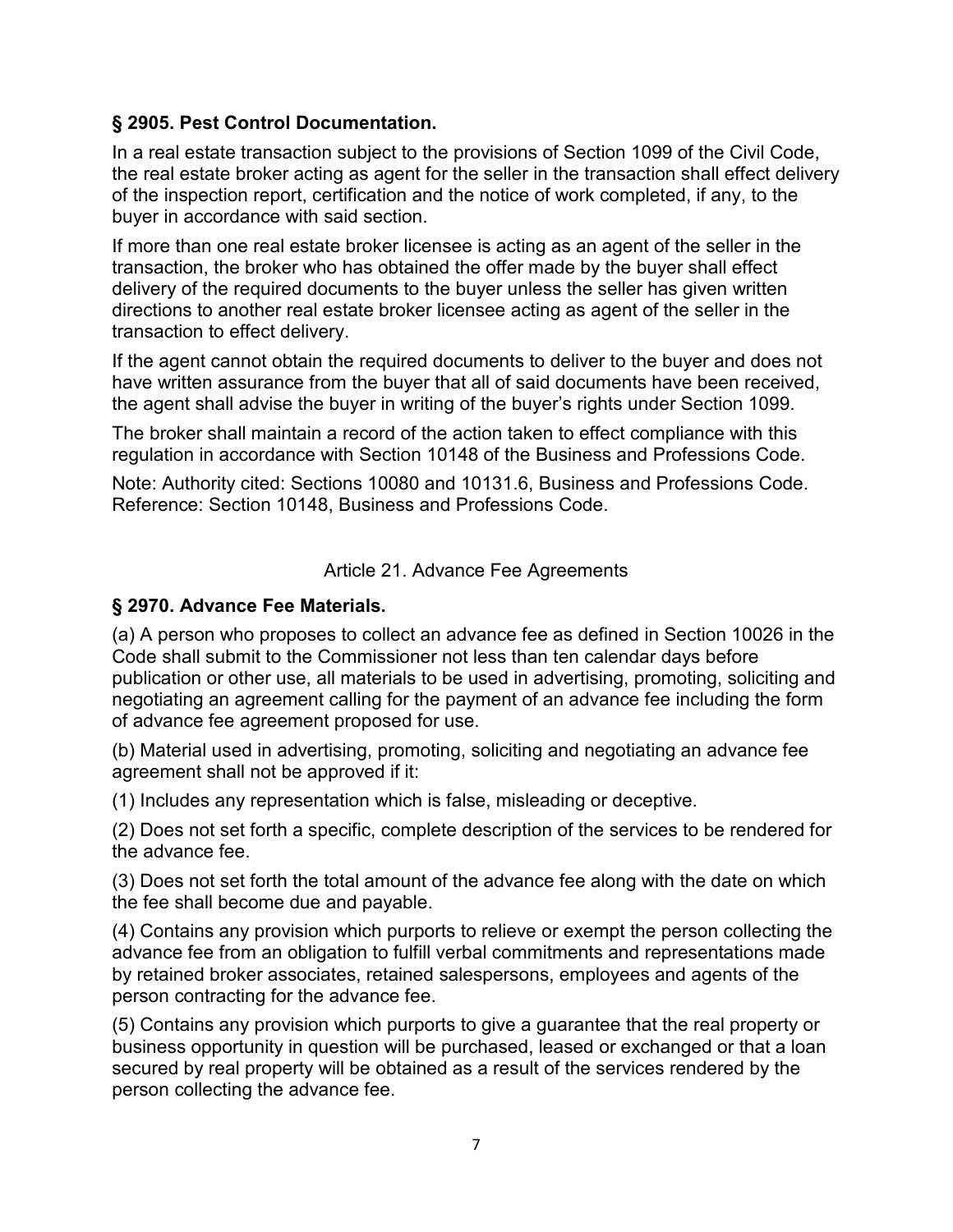(6) Does not set forth a definite date for full performance of the services promised under the advance fee agreement.

(c) Not less than 10-point type shall be used in advance fee agreements.

Note: Authority cited: Section 10080, Business and Professions Code. Reference: Sections 10026 and 10085, Business and Professions Code.

## Article 25. Continuing Education Requirements

# **§ 3007.3. Final Examination Rules.**

A final examination is required for all continuing education courses. Sponsors shall establish the following final examination rules for approved offerings that are to be observed by all offering participants:

(a) The final examination shall provide the means by which a sponsor determines whether a participant has successfully completed the offering. The sponsor shall take steps to protect the integrity of the examination by controlling access to the exam by the participant and to prevent cheating in an examination.

(b) The examination shall not be taken by participants until completion of the instructional portion of the offering to which the examination applies.

(c) Participants taking a correspondence offering or package of offerings shall be limited to completion of final examinations for a maximum of fifteen (15) credit hours during any one 24 hour period. A participant shall not be granted access to additional segments of the final examination for offerings or a package of offerings that exceed fifteen (15) credit hours until the appropriate 24-hour period has lapsed.

(d) The minimum number of questions required on a final examination consisting only of multiple choice, true/false and/or fill-in the blank questions shall be:

(1) 1 credit hour - 5 questions

(2) 2 credit hours - 10 questions

(3) 3-5 credit hours - 15 questions

(4) 6-8 credit hours - 20 questions

(5) 9-11 credit hours - 25 questions

- (6) 12-14 credit hours 30 questions
- (7) 15-18 credit hours 40 questions
- (8) 19-23 credit hours 50 questions
- (9) 24-27 credit hours 60 questions
- (10) 28-31 credit hours 70 questions
- (11) 32-35 credit hours 80 questions
- (12) 36-39 credit hours 90 questions
- (13) 40 credit hours and over 100 questions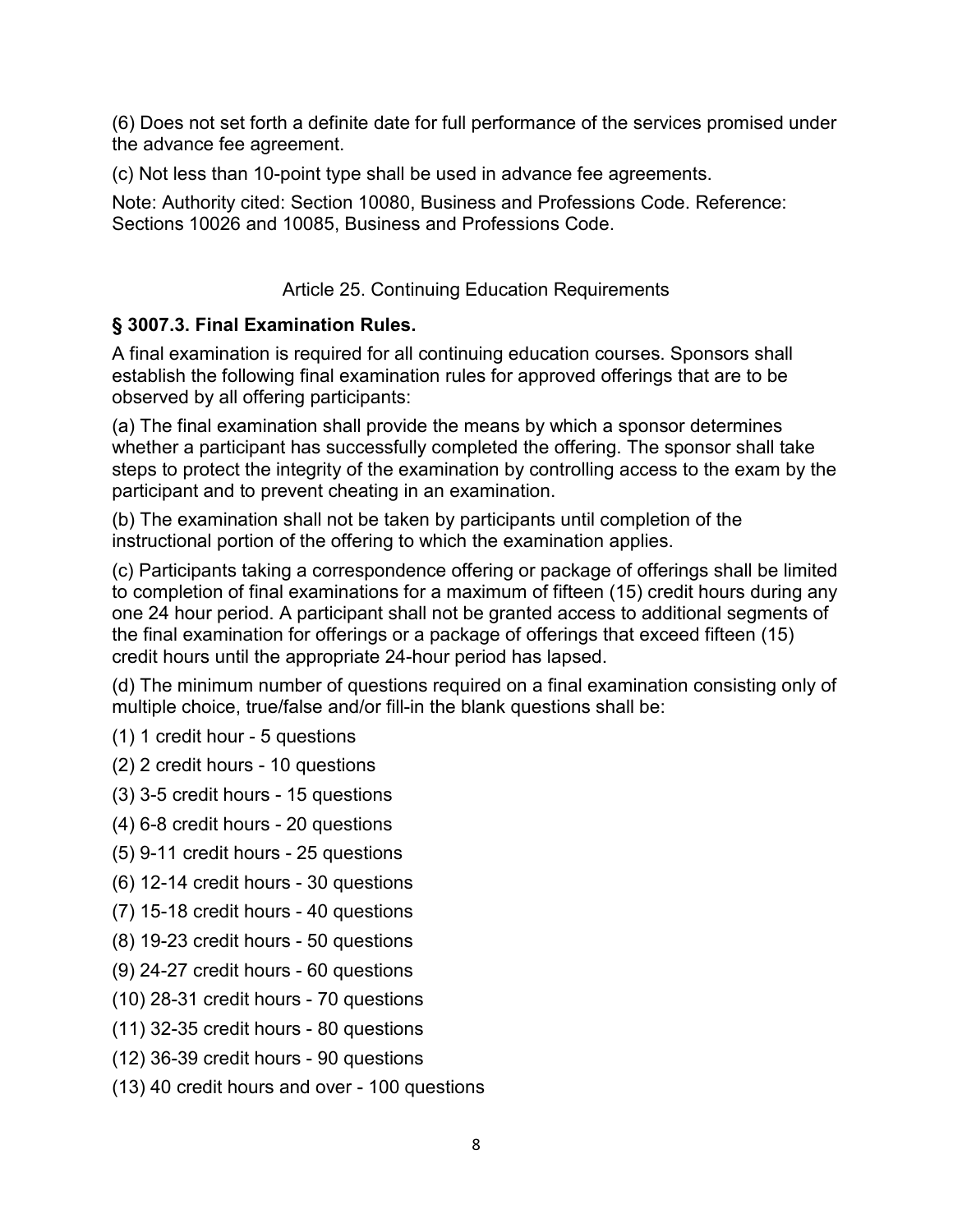(e) A final examination consisting only of multiple choice, true/false and/or fill-in the blank questions shall be limited to a maximum of 10% true/false questions.

(f) Time calculations for a final examination consisting of multiple choice, true/false and/or fill-in the blank questions will be allowed a maximum amount of one (1) minute per each such question.

(g) Final examinations may be administered as open or closed book but must be consistent for all participants. If open book examinations are administered, the participant may only refer to the instructional material approved for the course.

(h) Final examinations for a correspondence course may be administered by a proctor designated by the Sponsor who is not related by blood, marriage, domestic partnership, or any other relationship, i.e. future responsible broker, to the participant taking the examination which might reasonably influence them from properly administering the exam. The proctor must certify in writing that they have complied with all examination rules during the administration of the examination.

(i) Final examinations for a correspondence course may be administered via the internet provided the integrity of the final examination is protected by restricting access to onetime, cannot be printable or downloadable, and must time-out after the maximum amount of time authorized for completion has lapsed.

(j) Participants taking a correspondence course must have access to the course materials for the approved number of credit hours for that correspondence course prior to completion of the final examination.

(1) For a correspondence course that uses static print or static print delivered in electronic media, such as CD, DVD, audio/video cassette or internet download when not administered via the internet, a maximum of eight (8) hours reading time per day shall be utilized in calculating the number of days that must lapse from the time the participant has had access to the course material until the examination can be accessed.

(2) For a correspondence course administered via the internet, a participant must spend the requisite number of hours navigating through the content and completing the incremental assessments prior to being granted access to the final examination.

(k) An offering may include a provision for one retaking of the final examination by a participant who failed the original examination provided the questions in the reexamination are different questions than those asked in the original final examination. A participant who fails the re-examination has failed the course and receives no credit from that course. Such a participant is not barred from re-enrolling and attempting completion of the same course, but must re-complete the credit hours and pass the final examination to receive credit for the course.

(l) Questions used in a final examination shall not duplicate any more than 10% of questions used in any other quiz or examination utilized during the presentation of the course.

(m) Participants shall not take possession of the final examination outside of the controlled environment under which the examination is administered.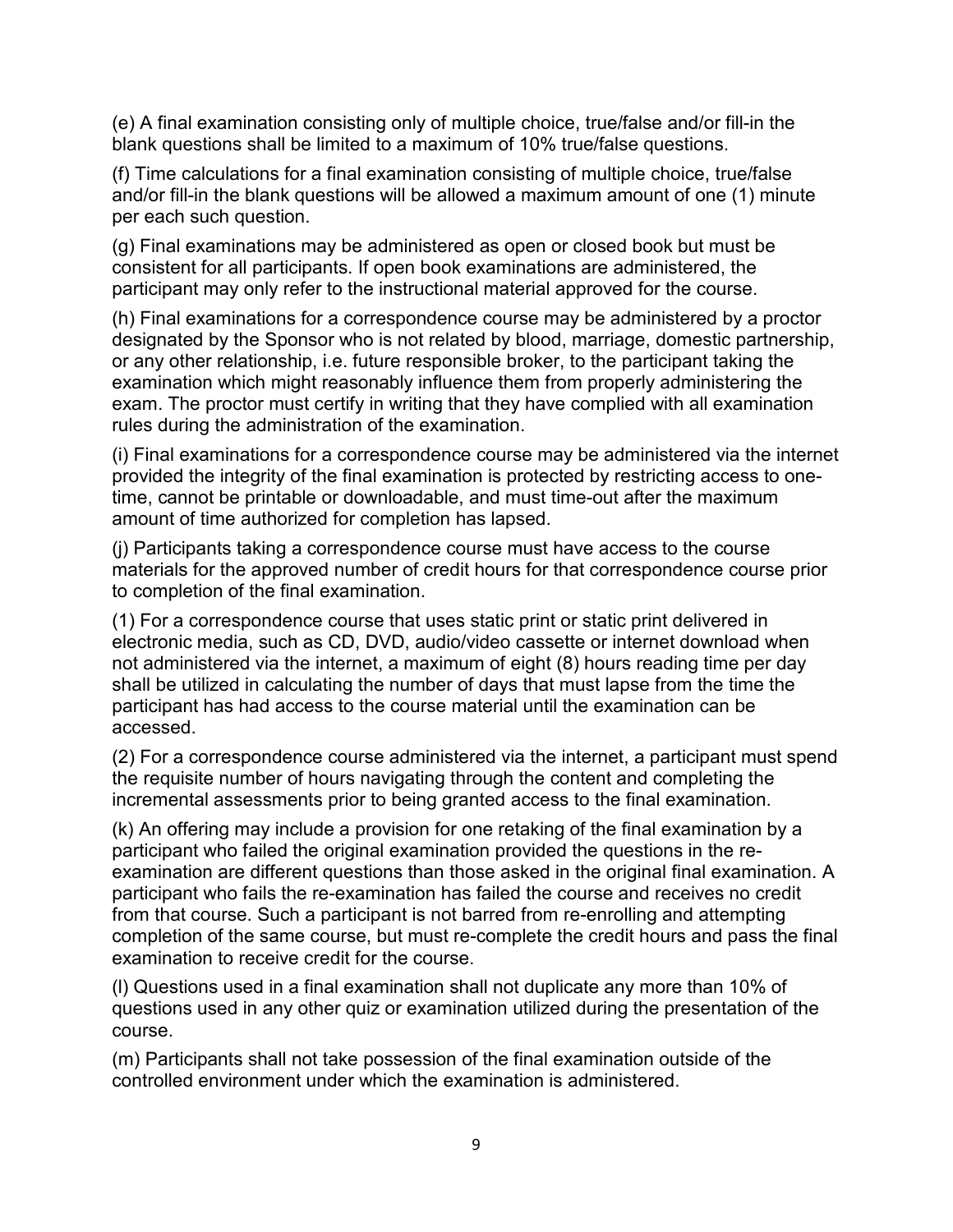(n) A violation of a final examination rule by the sponsor or the sponsor's representative administering the examination shall constitute grounds for denial or withdrawal of approval of the offering.

(o) To pass the examination, a participant must achieve a percentage score of 70 percent or more.

(p) Time involved in the final examination process may be included in establishing "clock-hours" for the offering.

Note: Authority cited: Sections 10080 and 10170.4, Business and Professions Code. Reference: Section 10170.4, Business and Professions Code.

Article 26. Recovery Account

### **§ 3102. Substantially Complete Application.**

Except as provided in Section 3101 of these regulations, an application for payment from the Recovery Account is "substantially complete" within the meaning of Section 10471.2(b) of the Code if it contains all of the documents and information enumerated below:

(a) Proof that the judgment debtor was served with the Notice and Application.

(b) A copy of the judgment showing it to be a final judgment as defined in this article, and any findings of facts, conclusions of law, jury verdicts, jury special verdicts, statements of decisions, memorandum decisions, or any other indication by the court or jury, as the case may be, of its decision and the reasons for the decision. If the original judgment was appealed, copies of the appellate decision and remittitur.

(c) Copies of the original complaint, answer, cross-complaints, answers to crosscomplaints, and all amendments or other subsequent versions of any of those documents.

(d) Copies of any pre-trial or post-trial briefs or settlement conference statements.

(e) A listing of all depositions and interrogatories taken in the underlying action, describing the party or parties taking the deposition or pro pounding the interrogatories, the deponent or person responding to interrogatories, and all persons present at any deposition.

(f) Copies of any demurrers or motions for summary judgment, supporting documents, and rulings thereon.

(g) Copies of all documents reflecting the terms of the underlying transaction, including for example offers, counteroffers, escrow instructions, closing statements, deeds, notes and deeds of trust.

(h) A detailed narrative description by the claimant under penalty of perjury of all the facts of the underlying transaction, including how the claimant was damaged by the judgment debtors, and the roles of all other persons involved in the transaction (such as other brokers or salespersons, sellers and buyers).

(i) A description by the claimant of the basis for each element of damages.